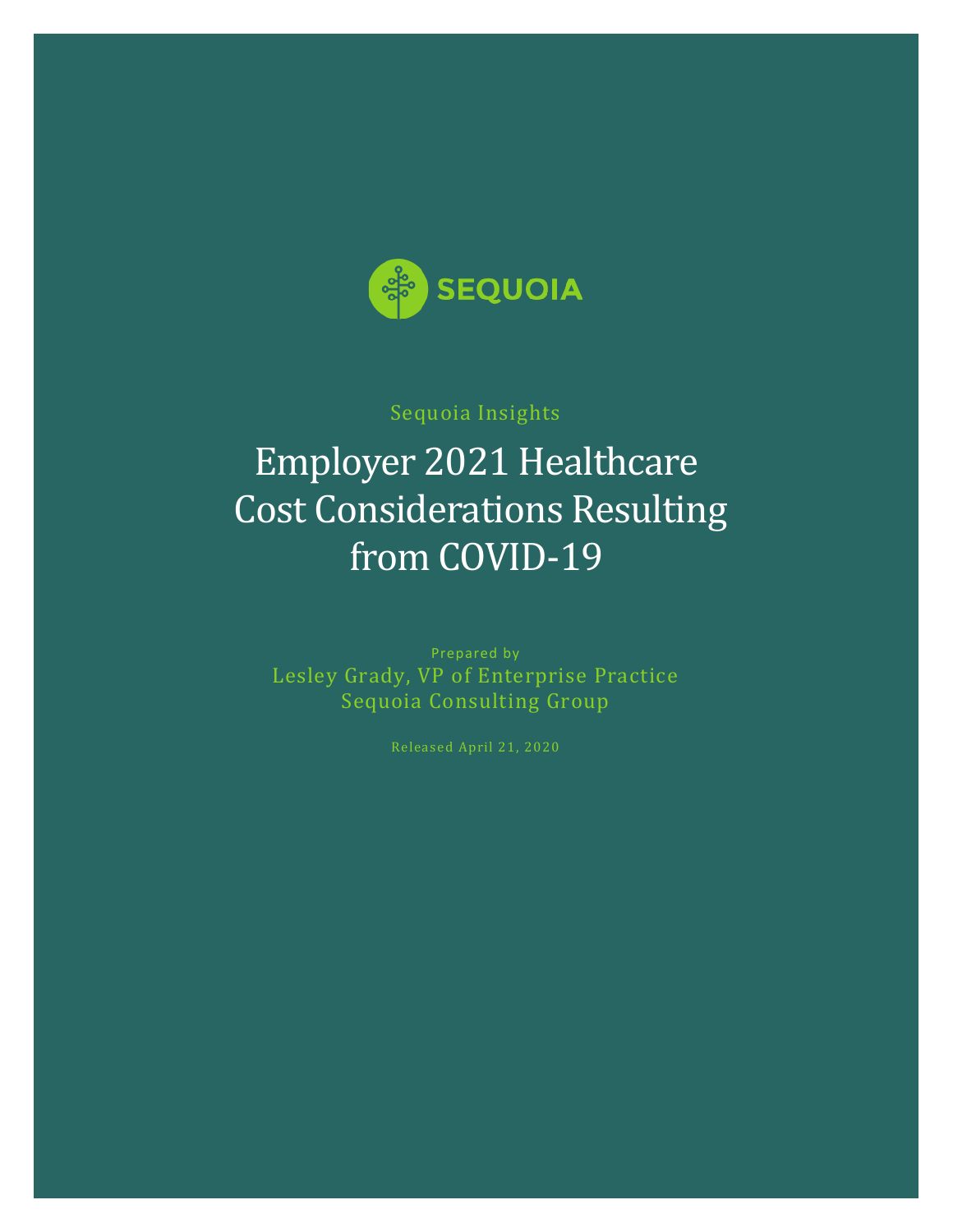

## **Introduction**

Among the many financial consequences of the COVID-19 pandemic, there will likely be a meaningful impact on 2021 health plan costs. As the pandemic continues to unfold, there are many variables to consider. It will be crucial that companies who have a selffunded medical plan monitor and revise projected costs as additional data presents itself.

Companies will need to ask themselves: **How will the COVID-19 pandemic impact my 2021 healthcare costs?** 

In our April 2020 Sequoia COVID-19 Survey Insights Overview, 30% of companies expected COVID-19 to have an impact on healthcare costs in 2020/ 2021. Over half of those companies expected the increase to be greater than 5%.<sup>1</sup>

Consider the following factors for your COVID-19 healthcare cost projections:

- Testing costs
- Treatment costs
- Deferral and rebound of elective cost procedures and fewer accidents
- Mental health impact and productivity loss
- Unemployment and COBRA factors

Are you anticipating COVID-19 to have an impact on your company healthcare costs in 2020/2021?



Source: Sequoia COVID-19 Survey Insights<sup>2</sup>

# **Testing Costs**

A recent estimate shows an expected cost of \$51 per COVID-19 test but may range between \$50-\$100.<sup>3</sup> Good public policy dictates that we should eliminate as many barriers as possible to testing. Companies like Amazon are paving the way to provide regular, global testing for all employees<sup>4</sup>. We can expect these strategic goals to make its way to other companies as they think about re-entry into the workplace.

 $1$  IBID

<sup>&</sup>lt;sup>2</sup> [Sequoia COVID-19 Survey Insights Overview](https://go.sequoia.com/rs/269-ETP-979/images/Sequoia-COVID-19-Survey-Insights.pdf?mkt_tok=eyJpIjoiWkRRMFltSXlaR1k0TnpFMCIsInQiOiJLSDladmNcL0xzRUE5RzBjeW9hbU5lUkM2cVNabk1yeElZQ2xoTlpvd1JkdGtBUjV0ZWQrRjFUd1d4XC9cL2RoNmhmeFQwN2RHcDU0Z0NSXC9tTThNNkZ0VW9BUm5tUzhwckdxNk9EaFA4VGFZSTRRcmZEdHR5ZDZ5MHArSmRkNHpXZ0sifQ%3D%3D)

<sup>3</sup> <https://www.bloomberg.com/news/articles/2020-03-15/coronavirus-tests-from-labcorp-quest-will-cost-50-to-100>

<sup>4</sup> <https://www.bloomberg.com/news/articles/2020-04-16/amazon-s-jeff-bezos-wants-to-test-all-employees-for-covid-19>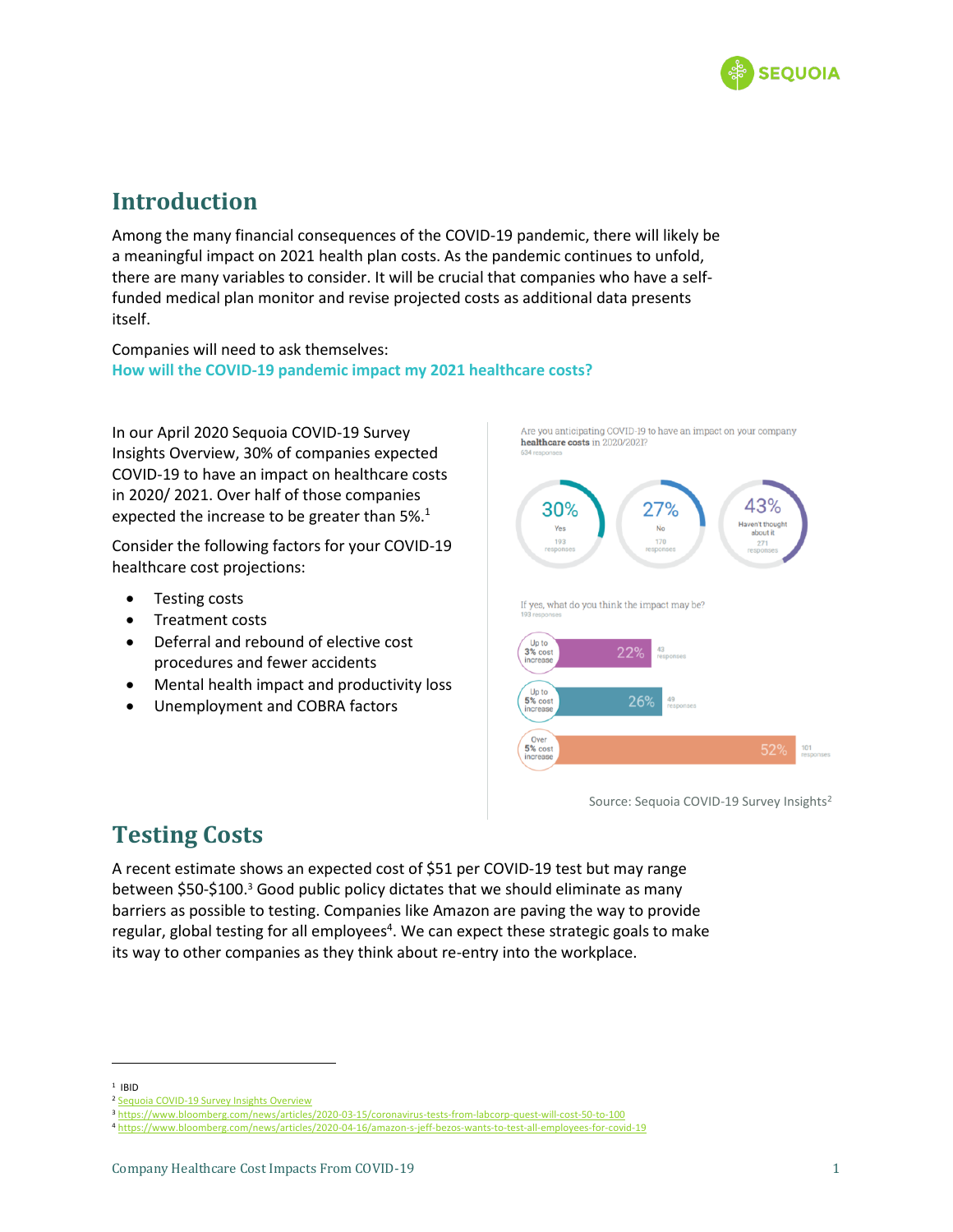

# **Treatment Costs**

Some studies show that the average cost to treat a hospitalized patient with the virus is \$38,221.<sup>5</sup> However, It has been estimated that 50% of individuals who contract COVID-19 either do not have symptoms or have a mild case and do not seek medical care; only 15-20% will need to be hospitalized.<sup>6</sup> There are several factors to consider when projecting treatment costs for COVID-19, including:

### Severity of COVID-19 Presentation

As mentioned above, COVID-19 presents itself in many ways. Many individuals may be asymptomatic, but others are found in critical care. The cost of COVID-19 per infected patient can range from \$0 to over \$200,000. In most cases, we don't expect hospitalization costs at high enough levels to significantly impact specific stop loss premiums for large self-funded companies.<sup>7</sup>

#### COST ESTIMATES OF DIFFERENT COVID-19 DISEASE STATES

| <b>Total Treatment Cost</b> | Asymptomatic | Mild  | Moderate | <b>Severe</b> | Critical  | Deceased  |
|-----------------------------|--------------|-------|----------|---------------|-----------|-----------|
| Low Estimate                | \$0          | \$0   | \$100    | \$4,000       | \$63,000  | \$100     |
| Mid Estimate                | \$100        | \$200 | \$200    | \$30,000      | \$143,000 | \$102,000 |
| High Estimate               | \$300        | \$300 | \$600    | \$57,000      | \$242,000 | \$172,000 |

Source: SOA.org<sup>8</sup>

### Location Factors

While cost of care has always varied significantly based on geography, New York City has become the epicenter of the virus. More and more hotspots are appearing, especially when you look at confirmed cases based on the size of the population in that geography. Because COVID-19 is primarily transmitted by respiratory droplets, population density has a significant role in infection rates. 9

States are now mulling plans to reopen economies. Final decisions on re-entry will be made by each state's governor. Areas that are too aggressive on re-entry may suffer second waves of COVID-19 impacts.



Source: Scientific American<sup>10</sup>

<sup>5</sup> [https://s3.amazonaws.com/media2.fairhealth.org/brief/asset/COVID-19%20-%20The%20Projected%20Economic%20Impact%20of%20the%20COVID-](https://s3.amazonaws.com/media2.fairhealth.org/brief/asset/COVID-19%20-%20The%20Projected%20Economic%20Impact%20of%20the%20COVID-19%20Pandemic%20on%20the%20US%20Healthcare%20System.pdf)[19%20Pandemic%20on%20the%20US%20Healthcare%20System.pdf](https://s3.amazonaws.com/media2.fairhealth.org/brief/asset/COVID-19%20-%20The%20Projected%20Economic%20Impact%20of%20the%20COVID-19%20Pandemic%20on%20the%20US%20Healthcare%20System.pdf)

<sup>6</sup> ibid

<sup>7</sup> <https://nyhart.com/News/Article/164>

<sup>8</sup> https://www.soa.org/resources/research-reports/2020/covid-19-cost-commercial/

<sup>9</sup> https://www.cdc.gov/mmwr/volumes/69/wr/mm6915e4.htm?s\_cid=mm6915e4\_x

<sup>10</sup> <https://www.scientificamerican.com/article/map-reveals-hidden-u-s-hotspots-of-coronavirus-infection/>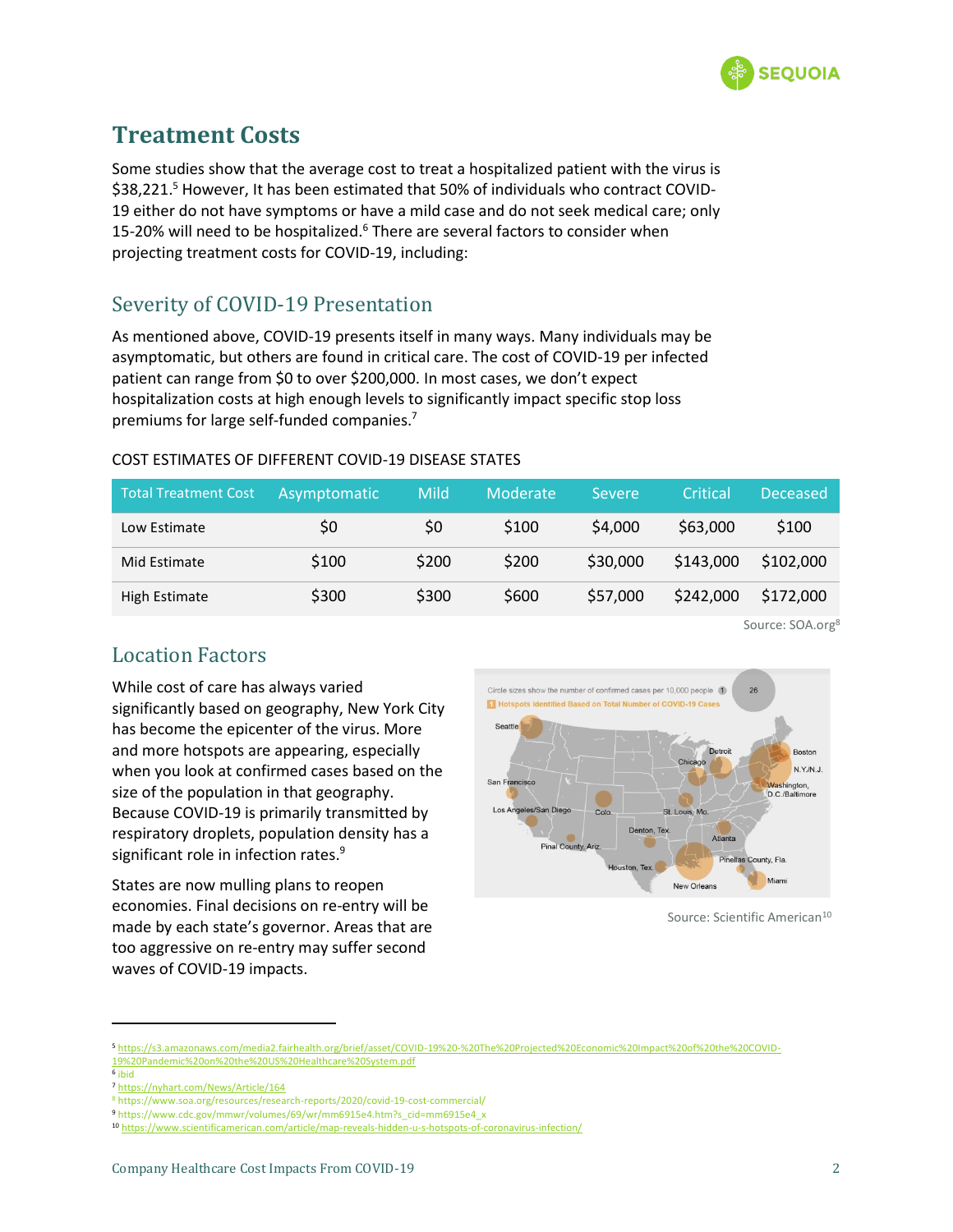

### Age/Sex Factors

Patterns have shown that older individuals, presumably with more underlying health conditions, need more intense hospitalization and care to manage COVID-19 infection and there is a higher rate of mortality.

#### COVID-19 HOPITALIZATION RATES FOR DIFFERENT AGE COHORTS

| Age Cohort                  | Under 10  10-19  20-29  30-39  40-49  50-59 |         |         |         |         |      | $60-69$ | .70-79 | $80+$ |
|-----------------------------|---------------------------------------------|---------|---------|---------|---------|------|---------|--------|-------|
| <b>Hospitalization Rate</b> | 0.1%                                        | 1.0%    | 1.0%    | $3.4\%$ | 4.3%    | 8.2% | 11.8%   | 16.6%  | 18.4% |
| <b>Mortality Rate</b>       | 0.0%                                        | $0.0\%$ | $0.0\%$ | $0.0\%$ | $0.2\%$ | 0.6% | 2.0%    | 4.3%   | 7.8%  |

Source: SOA.org 11

In one of the first clinical reports describing cases in China, findings showed that among 40,000 cases there was a 2.8% fatality rate for men compared with only 1.7% for women.<sup>12</sup> Italy showed another study where 80% of 1,500 ICU COVID-19 patients were men.<sup>13</sup> In New York City, men are making up 56% of the cases and 61% of the deaths.<sup>14</sup> For populations with more males, potentially consider a higher expected infection rate.

### Other Risk Factors

People of all ages with underlying medical conditions, particularly if not well controlled, are at a higher risk of COVID-19 complications<sup>15</sup>. Conditions such as:

- People with chronic lung disease or moderate to severe asthma
- People with diabetes
- People who have serious heart conditions
- People who are immunocompromised due to factors like:
	- Cancer treatment
	- **Smoking**
	- Bone marrow or organ transplantation
	- Immune deficiencies
	- Poorly controlled HIV or AIDS
	- Prolonged use of corticosteroids and other immune-weakening medications
- People with severe obesity (body mass index [BMI] of 40 or higher)
- People with chronic kidney disease undergoing dialysis
- People with liver disease

Companies with populations that have greater prevalence related to these underlying medical conditions may have more severe disease states due to COVID-19. It is important to look at clinical utilization data to assess the potential impact.

<sup>11</sup> <https://www.soa.org/resources/research-reports/2020/covid-19-cost-commercial/>

<sup>12</sup> <https://www.npr.org/2020/04/08/830205897/scientists-want-to-know-why-more-men-than-women-are-apparently-dying-of-covid-19>  $13$  Ibid

<sup>14</sup> <https://www.cnbc.com/2020/03/25/almost-half-new-york-citys-coronavirus-patients-are-under-45.html>

<sup>15</sup> <https://www.cdc.gov/coronavirus/2019-ncov/need-extra-precautions/groups-at-higher-risk.html>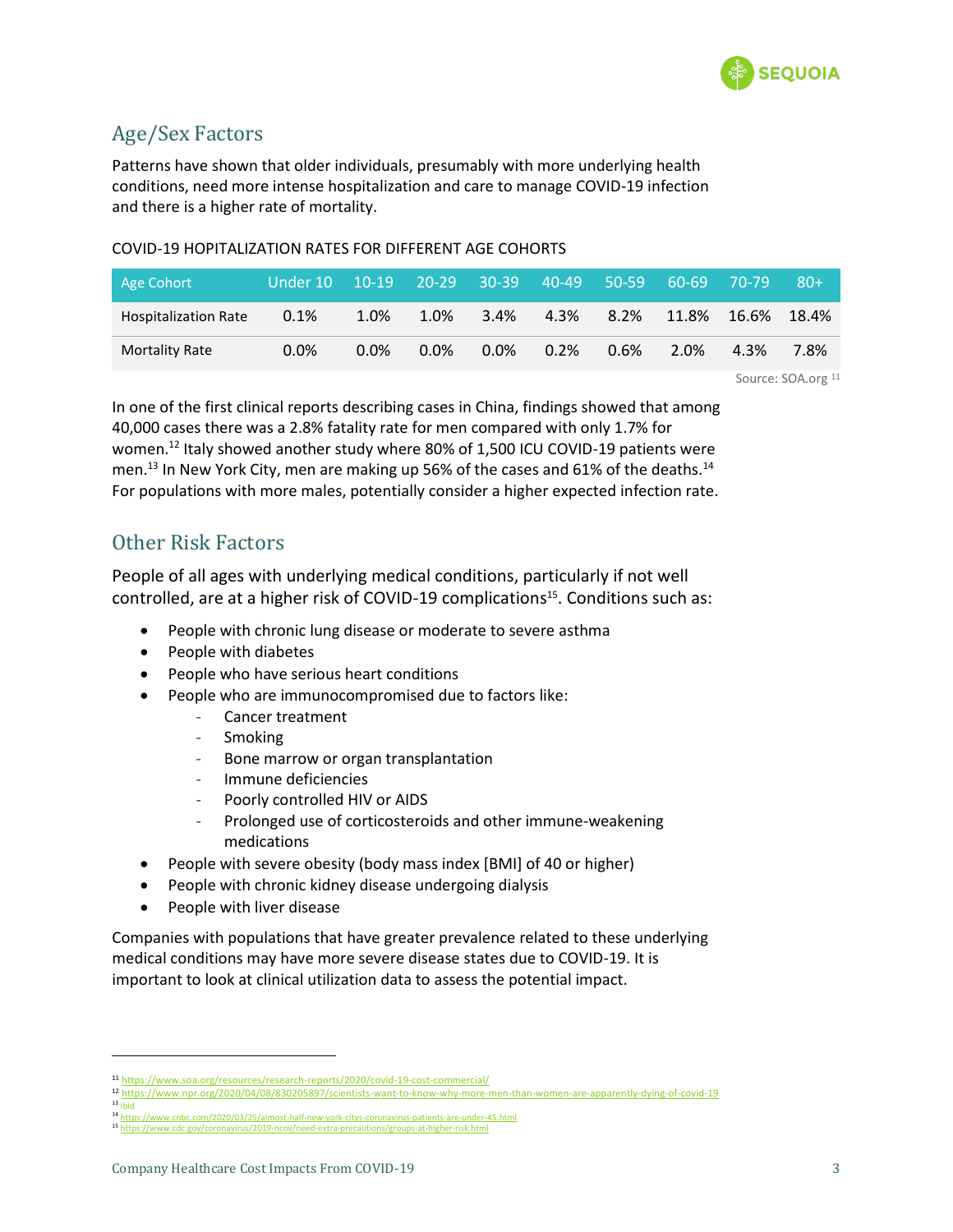

### Future Costs

To date, there are no specific vaccines or medicines for COVID-19. Treatments are under investigation and will be tested through clinical trials. Large clinical trials on patients take time but are the only way to determine whether these treatments are effective and safe.

We are hearing promising developments with: Remdesivir (developed to block infection with related coronaviruses and even Ebola), Lopinavir/ ritonavir (used against viruses like HIV and used to treat multiple sclerosis), and Chloroquine and hydroxychloroquine (used to treat malaria and lupus).<sup>16</sup>

Manufacturing costs for these drugs are low cost and most have already been produced in mass. This is good news for future treatments before a vaccine is developed.

Estimated manufacturing costs are shown below.

| DRUG (CHEMICAL NAME)   | COST PER TREATMENT (US\$) |  |  |  |
|------------------------|---------------------------|--|--|--|
| Remdesivir             | \$9                       |  |  |  |
| Favipiravir            | \$20                      |  |  |  |
| Lopinavir/ritonavir    | \$4                       |  |  |  |
| Hydroxychloroquine     | \$1                       |  |  |  |
| Chloroquine            | \$0.30                    |  |  |  |
| Azithromycin           | \$1.40                    |  |  |  |
| Sofosbuvir/daclatasvir | \$5                       |  |  |  |
| Pirfenidone            | \$31                      |  |  |  |
| Tocilizumab            | n/a                       |  |  |  |

Source: Bloomberg News <sup>17</sup>

# **Elective/Non-Urgent Procedure Deferrals & Accident Reductions**

Increases in COVID-19 testing and treatment cost could be offset in part by short term reductions in elective services, non-urgent procedures, and fewer accidents. The Centers for Medicare and Medicaid Services (CMS) recommended all elective surgeries and nonessential medical, surgical, and dental procedures be delayed during the COVID-19 outbreak.<sup>18</sup> The duration and severity which elective procedures are deferred will depend on many factors including: provider capacity, region (COVID-19 "front line" states such as CA, NY, WA), supply of personal protective equipment, staffing, COVID-19 testing capability, impact of social distancing measures, and more.

As fewer motorists are on the road and many states have 'stay at home' orders, we can expect fewer accidents which should also help medical claim costs. State Farm has seen about a 35% decline in miles driven by policyholders since states began implementing stay-at-home directives.<sup>19</sup>

When 'stay at home' orders are loosened, we will eventually see a rebound for pent-up demand. Moreover, we may see some 'at-risk' individuals experience deterioration due to limited access and prolonging appropriate medical care. This might drive overall costs higher for these individuals.

<sup>16</sup> <https://www.sciencealert.com/these-drugs-are-being-tested-to-stop-covid-19-how-do-they-work>

<sup>17</sup> <https://www.bloomberg.com/news/articles/2020-04-10/potential-coronavirus-drugs-may-cost-as-little-as-1-study-says> 18 <https://www.cms.gov/files/document/cms-non-emergent-elective-medical-recommendations.pdf>

<sup>19</sup> <https://www.chicagotribune.com/coronavirus/ct-state-farm-returning-2-billion-20200409-635ovhuenrd5ddrn3zraciykp4-story.html>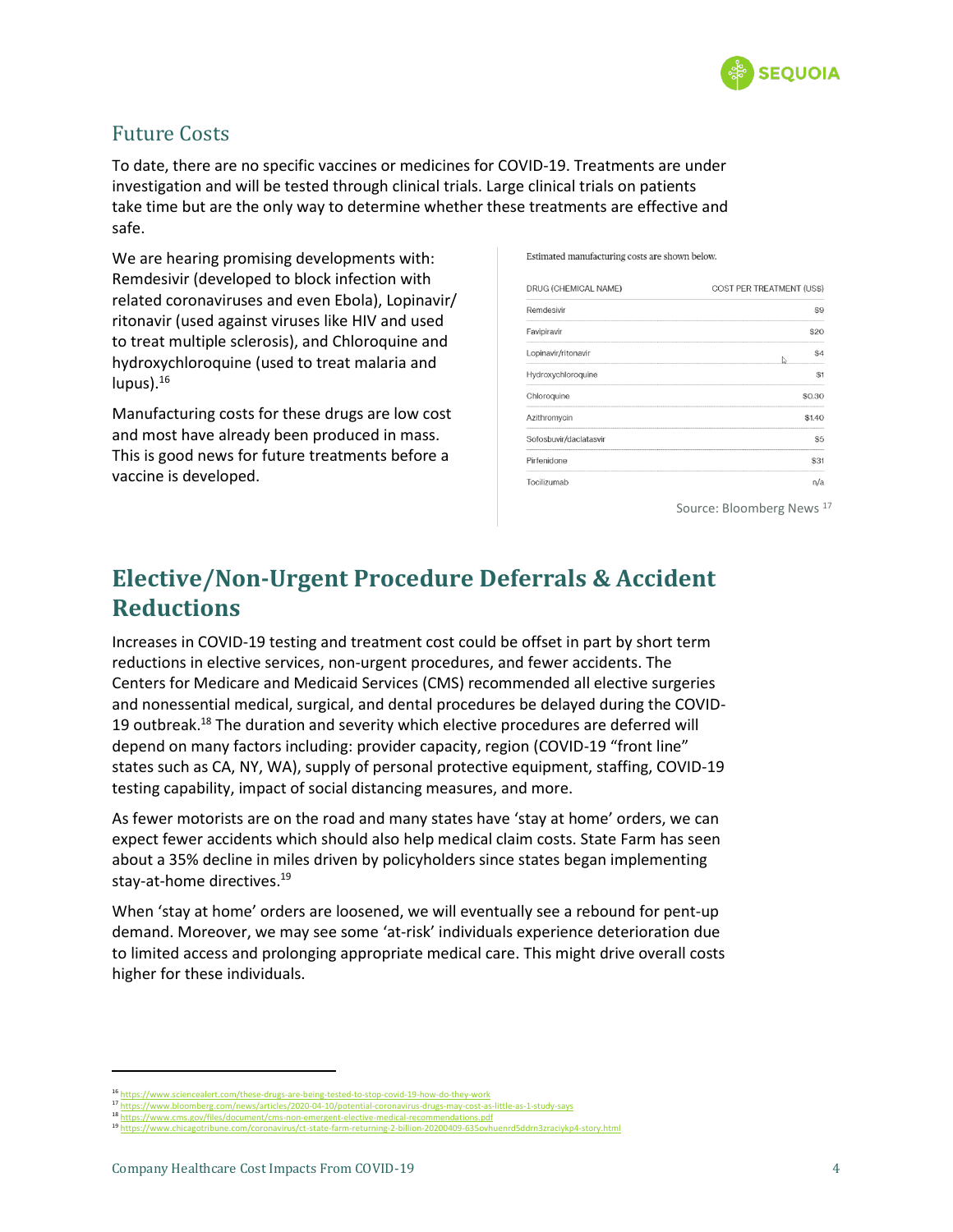

# **Mental Health Impact & Productivity Loss**

Although it's too early to tell the official effects of the COVID-19 on mental health, it is anticipated that COVID-19 will have a meaningful impact. A recent study showed that for every demographic, including individuals over the age of 55, 69% of workers claimed this was the most stressful time of their career (beyond other major events like the September 11 terror attacks and the 2008 Great Recession). In the same study, 62% of workers reported losing at least one hour of productivity a day due to COVID-19 related stress.<sup>20</sup>



The good news is that we are already seeing companies like Starbucks, PwC, Target and SoFi enhance their mental health benefit programs.<sup>22</sup> Additionally, we are already seeing a meaningful impact in acceptance and utilization of virtual care, something companies have been struggling to get adoption.

# **Unemployment and COBRA Factors**

Some are anticipating 2020 to yield the highest unemployment rate in the US since the Great Depression.<sup>23</sup> With less people on companysponsored plans, this will potentially lower the total healthcare cost spent. However, it's a doubleedged sword. Medicaid, state insurance exchanges are places where individuals may enroll in affordable healthcare coverage if they qualify for it. Nonetheless, individuals like to keep the healthcare coverage they have, *especially* in a health pandemic.



There is discussion around government subsidization of COBRA premiums for workers who lose their job or are furloughed. The government subsidized 65% of the cost of COBRA as part of an economic stimulus package in 2008 during the last recession. Time will tell how this plays out.

<sup>20</sup> Ginger COVID-19: Four Radical Changes in U.S. Worker Mental Health Needs, April 2020

 $21$  ibid

<sup>22</sup> <https://www.businessinsider.com/companies-offering-more-mental-health-benefits-amid-coronavirus-2020-4> <sup>23</sup> <https://www.cnbc.com/2020/03/30/coronavirus-job-losses-could-total-47-million-unemployment-rate-of-32percent-fed-says.html>

<sup>24</sup> <https://www.statista.com/chart/21329/highest-unemployment-rates-ever/>